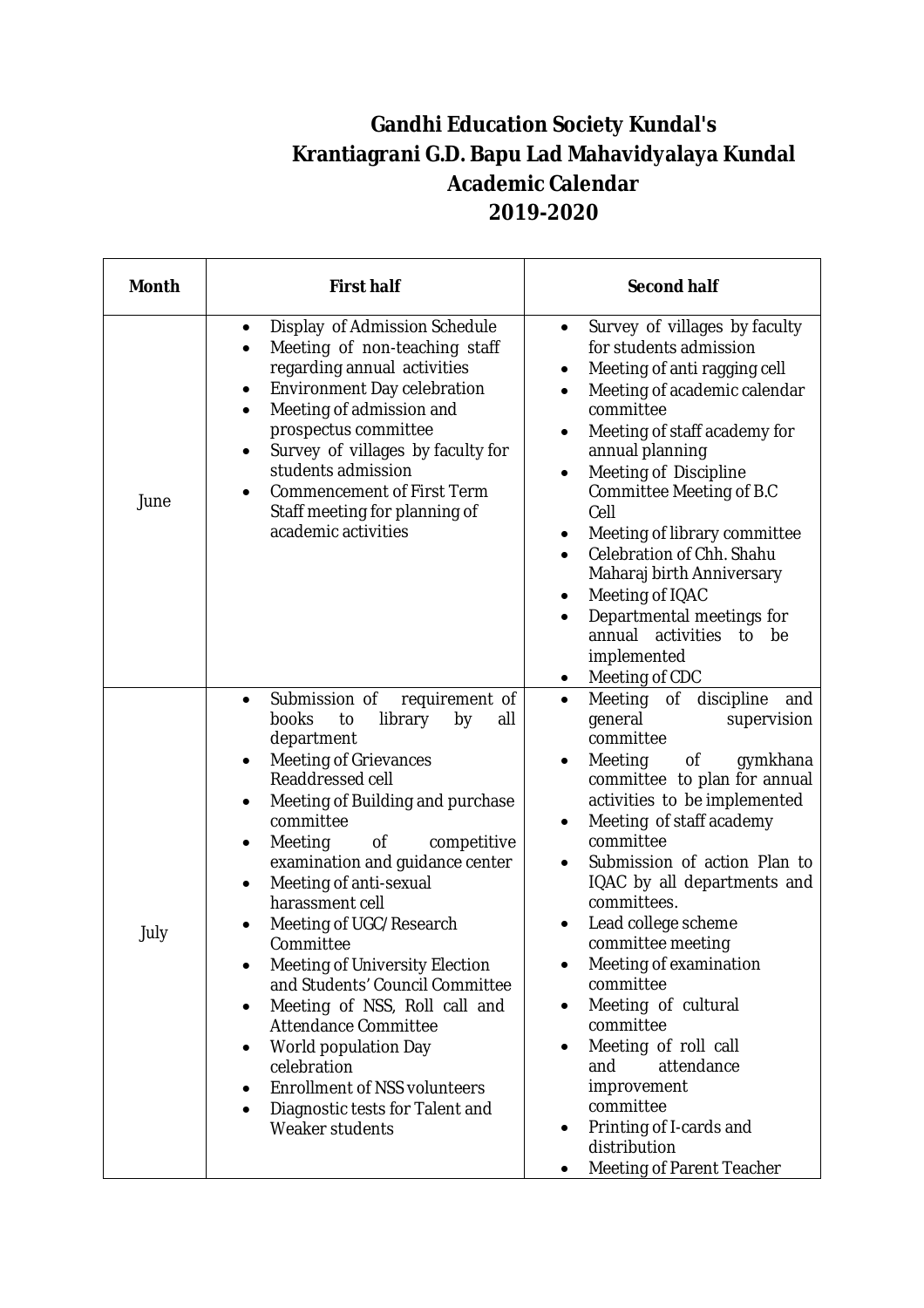|           |                                                                                                                                                                                                                                                                                                                                                                                                                                                                            | <b>Scheme Committee</b>                                                                                                                                                                                                                                                                                                                                                                                                                                                                                                                                                                                                      |
|-----------|----------------------------------------------------------------------------------------------------------------------------------------------------------------------------------------------------------------------------------------------------------------------------------------------------------------------------------------------------------------------------------------------------------------------------------------------------------------------------|------------------------------------------------------------------------------------------------------------------------------------------------------------------------------------------------------------------------------------------------------------------------------------------------------------------------------------------------------------------------------------------------------------------------------------------------------------------------------------------------------------------------------------------------------------------------------------------------------------------------------|
|           |                                                                                                                                                                                                                                                                                                                                                                                                                                                                            | organization of welcome<br>function                                                                                                                                                                                                                                                                                                                                                                                                                                                                                                                                                                                          |
| August    | Anna Bhau Sathe birth<br>Anniversary<br>Teacher-parent committee<br>$\bullet$<br>meeting<br>Celebration of Krantisingh Nana<br>$\bullet$<br>Patil Birth Anniversary<br>Celebration of 'Kranti Din'<br>Organization State level<br>Krantiagrani Elocution<br>competition<br>Diagnostic test for slow learner<br>and advanced learner students<br>(each department<br>Tree plantation Programme<br>٠<br>Celebration of Independence day                                      | Meeting of Grievance<br>$\bullet$<br>Redressed cell<br>University election and<br>students' council process ends<br>as per university schedule<br>Meeting of anti<br>-Sexual<br>Harassment cell ,organization<br>of parent meet<br>Parsi New Year<br>Commencement of classes for<br>slow learner and advanced<br>learner students.<br>Selection of talent and Weaker<br>$\bullet$<br>students, time table display<br>Meeting of Anti-Ragging cell<br>Establishment of<br>student<br>university<br>council<br>as per<br>Guidance<br>Meeting of Examination<br>$\bullet$<br>committee<br><b>National Sports Day - Function</b> |
| September | Celebration of World peace Day<br>$\bullet$<br>Meeting of Classroom<br>$\bullet$<br>cleanliness committee<br>Celebration of Teacher's Day<br>٠<br>Test / tutorials / seminars I as<br>per university Guidelines<br>Meeting of $e$ – learning<br>and<br>digital presentation committee<br>Inauguration<br>of<br>competitive<br>examination guidance Center<br>Celebration of Hindi Day<br>Meeting of teacher guardian<br>committee Meeting of parent<br>teacher association | Meeting of anti-sexual<br>$\bullet$<br>harassment cell<br>Student guardian meeting<br>٠<br>literary association<br>$\bullet$<br><b>Celebration of NSS</b><br>Day<br>Celebration Hindi Day<br>$\bullet$<br>Meeting of alumni committee<br>Celebration of Pad.<br>Dr.Karmveer Bhaurao Patil<br>anniversary<br>Staff academy lecture<br>Meeting of excursion<br>committee<br>College Pratibimb committee<br>meeting<br><b>IQAC</b> Meeting<br>Meeting of feedback<br>committee<br>Meeting of publicity<br>committee.                                                                                                            |
| October   | Mahatma Gandhi Birth<br>anniversary<br>Meeting of anti-sexual<br>harassment<br>Meeting of anti-ragging cell<br>٠<br>Meeting of classroom cleanliness<br>$\bullet$<br>committee                                                                                                                                                                                                                                                                                             | <b>University Examinations</b><br>starts<br>End of first Term                                                                                                                                                                                                                                                                                                                                                                                                                                                                                                                                                                |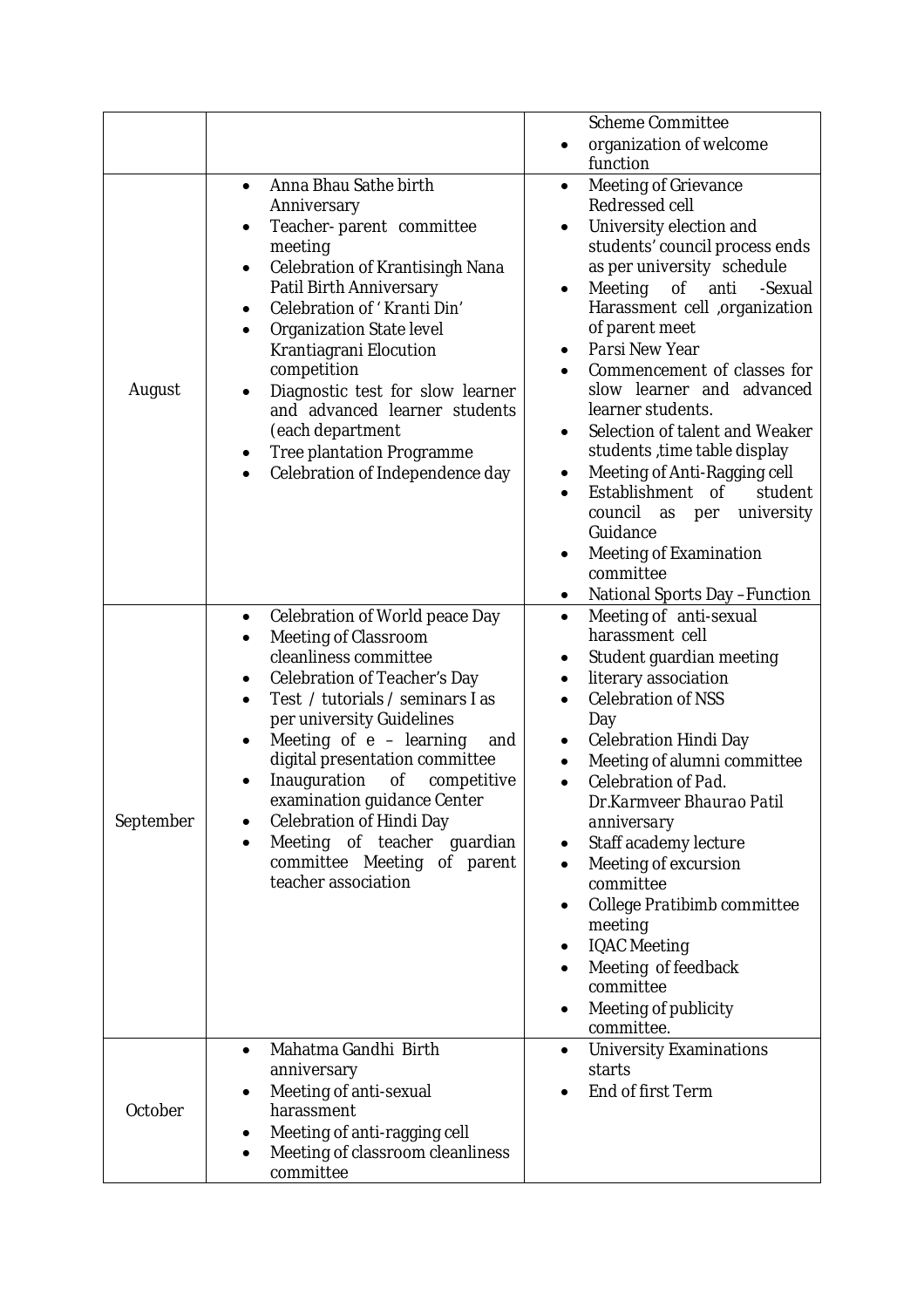| November | IQAC review committee meeting<br>$\bullet$<br>Pandit Jawaharlal Nehru birth<br>anniversary<br>Death anniversary of<br>$\bullet$<br>Krantiagrani Dr. G. D. Bapu Lad                                                                                                                                                                                                                                                                                                                                                | Commencement of second<br>$\bullet$<br>term<br>Celebration of Savidhan Day -<br>Political science dept.<br>Mahatma Phule Death<br>anniversary                                                                       |
|----------|-------------------------------------------------------------------------------------------------------------------------------------------------------------------------------------------------------------------------------------------------------------------------------------------------------------------------------------------------------------------------------------------------------------------------------------------------------------------------------------------------------------------|---------------------------------------------------------------------------------------------------------------------------------------------------------------------------------------------------------------------|
| December | Organization of Krantiagrani<br>Vyakhyan Mala Eradication of<br>AIDS day<br>Celebration of Birth anniversary<br>of Krantiagrani Dr. G. D. Bapu Lad<br>Meeting of Student guardian<br>committee<br>DR. B. R Ambedkar death<br>anniversary<br>Organization of campus<br>interviews<br>Meeting of NSS committee to<br>organize annual camp<br>Organization of study<br>tour or industrial visit of<br>the classes by concern<br>department<br>Lead college Programme<br>Organization of parents meeting<br>$\bullet$ | Christmas Day<br>$\bullet$<br>Meeting of gymkhana<br>committee<br>Organization of parent teacher<br>$\bullet$<br>meeting<br>Organization of NSS Annual<br>camp<br>N.S.S. Camp                                       |
| January  | Meeting of UGC committee<br>$\bullet$<br>Vitthal Ramji Shinde Death<br>anniversary<br>Savitribai Phule Birth<br>anniversary<br>Organization of sport<br>tournaments<br>Meeting of library committee<br>National Youth Day (NSS)<br>Celebration of Geography Day<br>$\bullet$                                                                                                                                                                                                                                      | Organization of Filmotsav by<br>Dept. of English<br>Netaji SubhashchandraBhose<br>birth anniversary<br>Staff academy lecture<br>Celebration of Republic day<br>٠<br>Display of wallpapers (literary<br>association) |
| February | Id-A-Milad<br>$\bullet$<br>Submission of project at BAIII<br>level students<br>Campus interviews by placement<br>cell<br>Gymkhana<br>Day<br>$\bullet$<br>Annual<br>prize<br>distribution function                                                                                                                                                                                                                                                                                                                 | Meeting of alumni committee<br>Submission of annual report<br>and utilizations of NSS<br>Programme of Staff academy<br>lecture<br>Marathi Rajya Bhasha Din                                                          |
| March    | Meeting of building and<br>$\bullet$<br>purchase committee<br>Celebration of International<br>women's day<br>University examination planning<br>$\bullet$<br>of sem. BA/BCom/ BSc./BCA<br>Albert Einstein Birth anniversary<br>World<br>consumers'<br>Day                                                                                                                                                                                                                                                         | World Forest Day<br>$\bullet$<br>Publication of annual<br>magazine Pratibimb<br>World Weather Day<br>Collection of feedback forms<br>University exams                                                               |